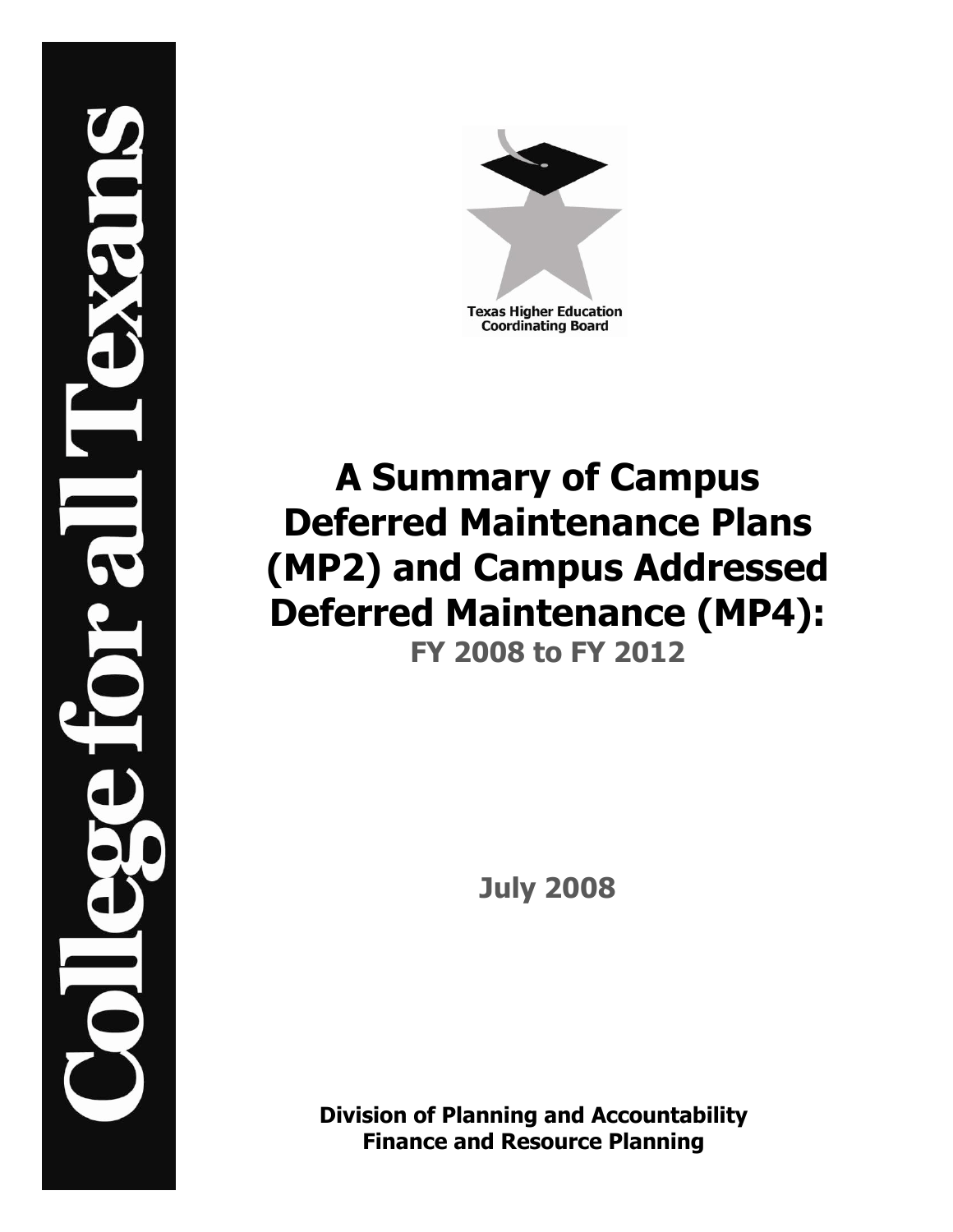

**Texas Higher Education Coordinating Board**

Robert W. Shepard, CHAIR Harlingen A.W. "Whit" Riter III, VICE CHAIR Tyler Elaine Mendoza, SECRETARY OF THE BOARD San Antonio Charles "Trey" Lewis III, STUDENT REPRESENTATIVE Houston Laurie Bricker **Houston** Houston **Houston Houston** Fred W. Heldenfels IV Austin Austin Joe B. Hinton Crawford Brenda Pejovich **Dallas** Dallas Dallas Dallas Dallas Dallas Dallas Dallas Dallas Dallas Dallas Dallas Dallas Dallas Dallas Dallas Dallas Dallas Dallas Dallas Dallas Dallas Dallas Dallas Dallas Dallas Dallas Dallas Dallas D Lyn Bracewell Phillips **Bastrop** Bastrop Robert V. Wingo **El Paso** 

Raymund A. Paredes, COMMISSIONER OF HIGHER EDUCATION

### **Mission of the Coordinating Board**

The Texas Higher Education Coordinating Board's mission is to work with the Legislature, Governor, governing boards, higher education institutions and other entities to help Texas meet the goals of the state's higher education plan, *Closing the* Gaps by 2015, and thereby provide the people of Texas the widest access to higher education of the highest quality in the most efficient manner.

# **Philosophy of the Coordinating Board**

The Texas Higher Education Coordinating Board will promote access to quality higher education across the state with the conviction that access without quality is mediocrity and that quality without access is unacceptable. The Board will be open, ethical, responsive, and committed to public service. The Board will approach its work with a sense of purpose and responsibility to the people of Texas and is committed to the best use of public monies. The Coordinating Board will engage in actions that add value to Texas and to higher education. The agency will avoid efforts that do not add value or that are duplicated by other entities.

The Texas Higher Education Coordinating Board does not discriminate on the basis of race, color, national origin, gender, religion, age, or disability in employment or the provision of services.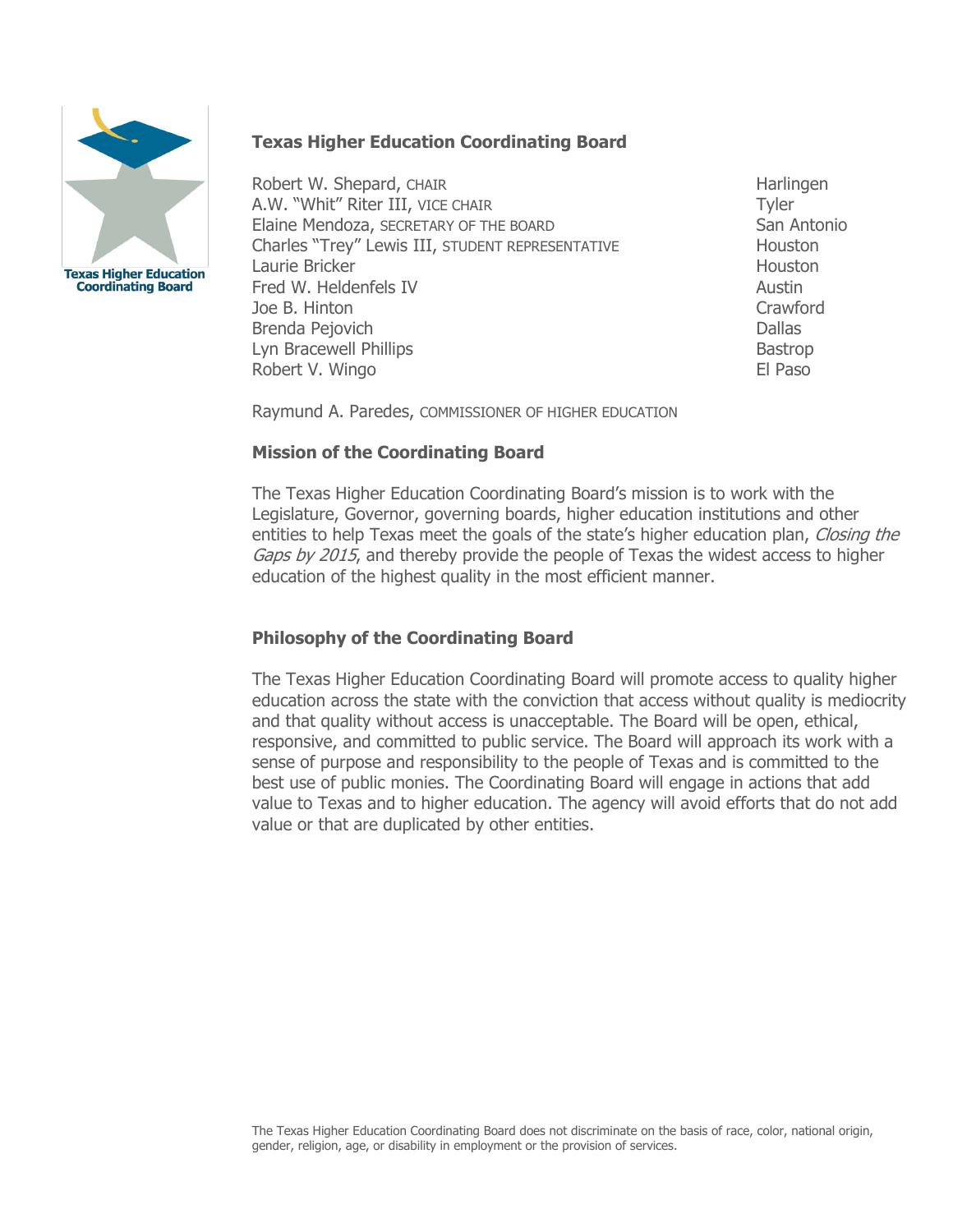# **Table of Contents**

|                                                                                     | Pag |
|-------------------------------------------------------------------------------------|-----|
|                                                                                     |     |
|                                                                                     |     |
| List of Tables                                                                      |     |
| Table 1: MP2 Summary, Projected Deferred Maintenance Expenditures by Year 6         |     |
| Table 2: Institutional Deferred Maintenance to Replacement Value Summary, FY 2008 8 |     |
| Table 3: MP2 Summary, Planned Deferred Maintenance by Type, FY 2008 - 201210        |     |

# Table 4: FY 2008 MP4 Summary, Actual Expenditures for FY 2007 ......................................12

# Page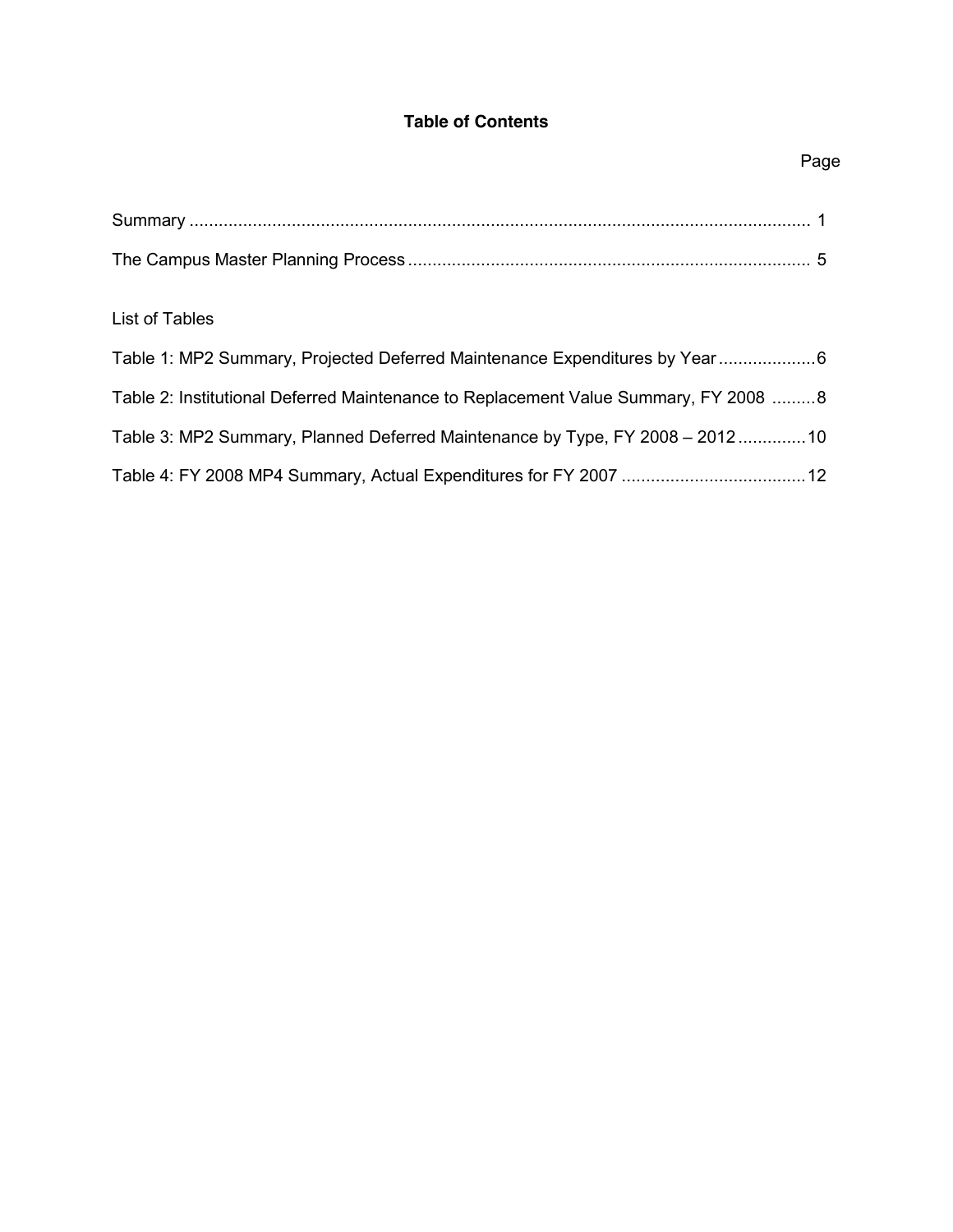## **Summary**

Texas Education Code, Section 61.0582, gives the Texas Higher Education Coordinating Board the task of collecting information on deferred maintenance needs from public institutions. This data is collected annually by means of the following Master Plan (MP) reports:

- The MP2 identifies current accumulated deferred maintenance (ADM) needs and lists projects planned to address accumulated deferred maintenance needs in the next five years.
- The MP4 lists actual expenditures for ADM in the most recent fiscal year.

The following information summarizes MP2 and MP4 data submitted to the Texas Higher Education Coordinating Board (THECB) in October 2007 and covers the deferred maintenance plans for Fiscal Years (FY) 2008 – 2012 and actual expenditures made in FY 2007.

Graph 1 displays that projected expenditures for accumulated deferred maintenance for FY 2008 – 2012 totaled \$433.5 million, down seven percent from \$466.3 million for FY 2007 and down almost 11 percent since FY 2005.



Source: MP2 reports for FY 2005 - FY 2008. See Table 1, *MP2 Summary, Projected Deferred Maintenance Expenditures by Year*, reported fall 2007.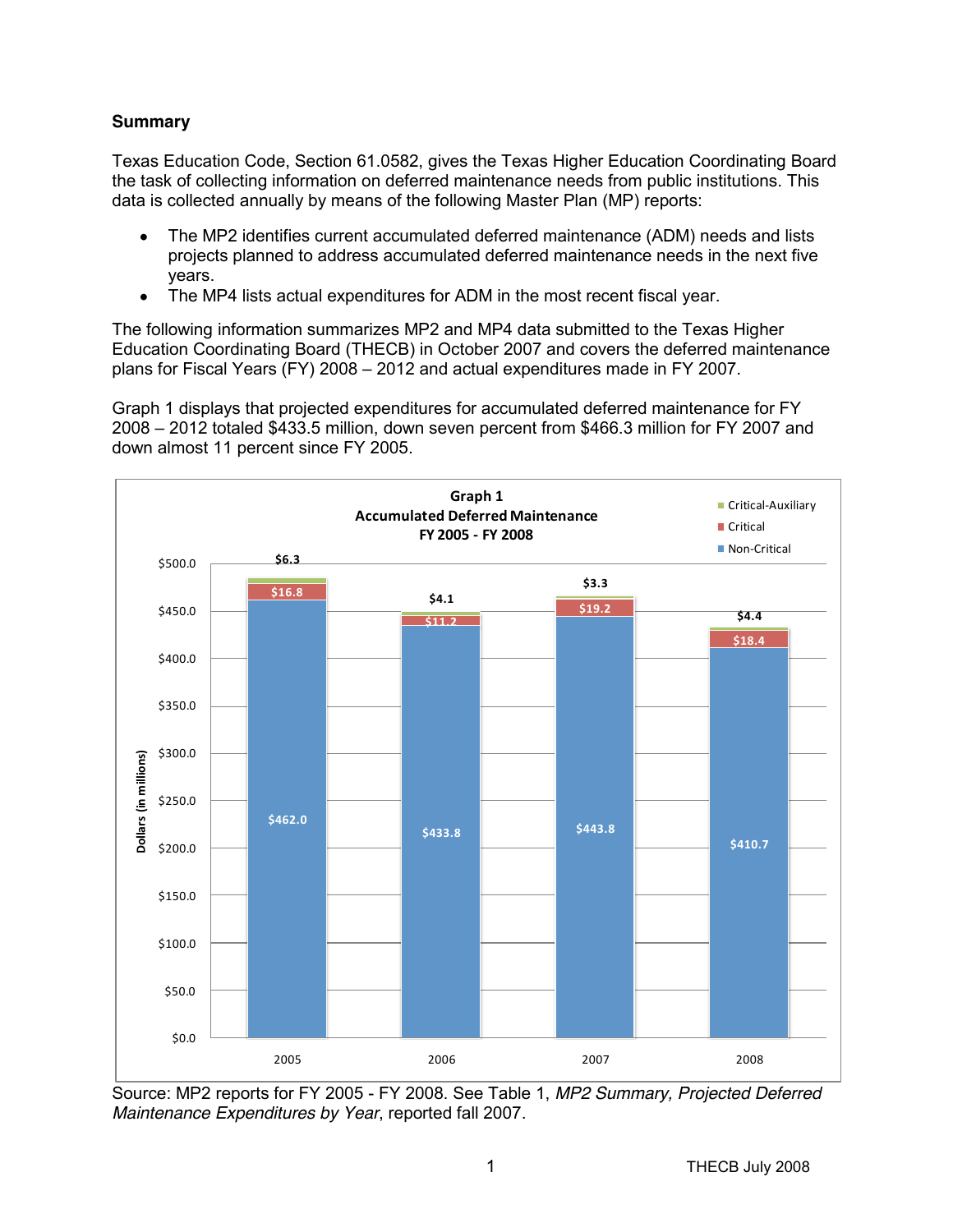The bars in Graph 2 represent ADM over the past four years and the line represents the overall E&G replacement value. The FY 2008 replacement value for Education and General (E&G) space increased by 11.7 percent from FY 2007. The amount of ADM as a percentage of replacement value continues to decrease. Critical deferred maintenance (CDM) decreased slightly from 0.11 percent of replacement value in FY 2007 to 0.09 percent in FY 2008. All professional fees were included in the calculation of the replacement values for FY 2008 to ensure consistency. As a result, this year's values may be slightly inflated in comparison to FY 2005 - 2007.



Source: Deferred & Critical Deferred Maintenance as a Percentage of Replacement Value reports for FY 2005 – FY 2008. See Table 2, *Institutional Deferred Maintenance to Replacement Value Summary, FY 2008*.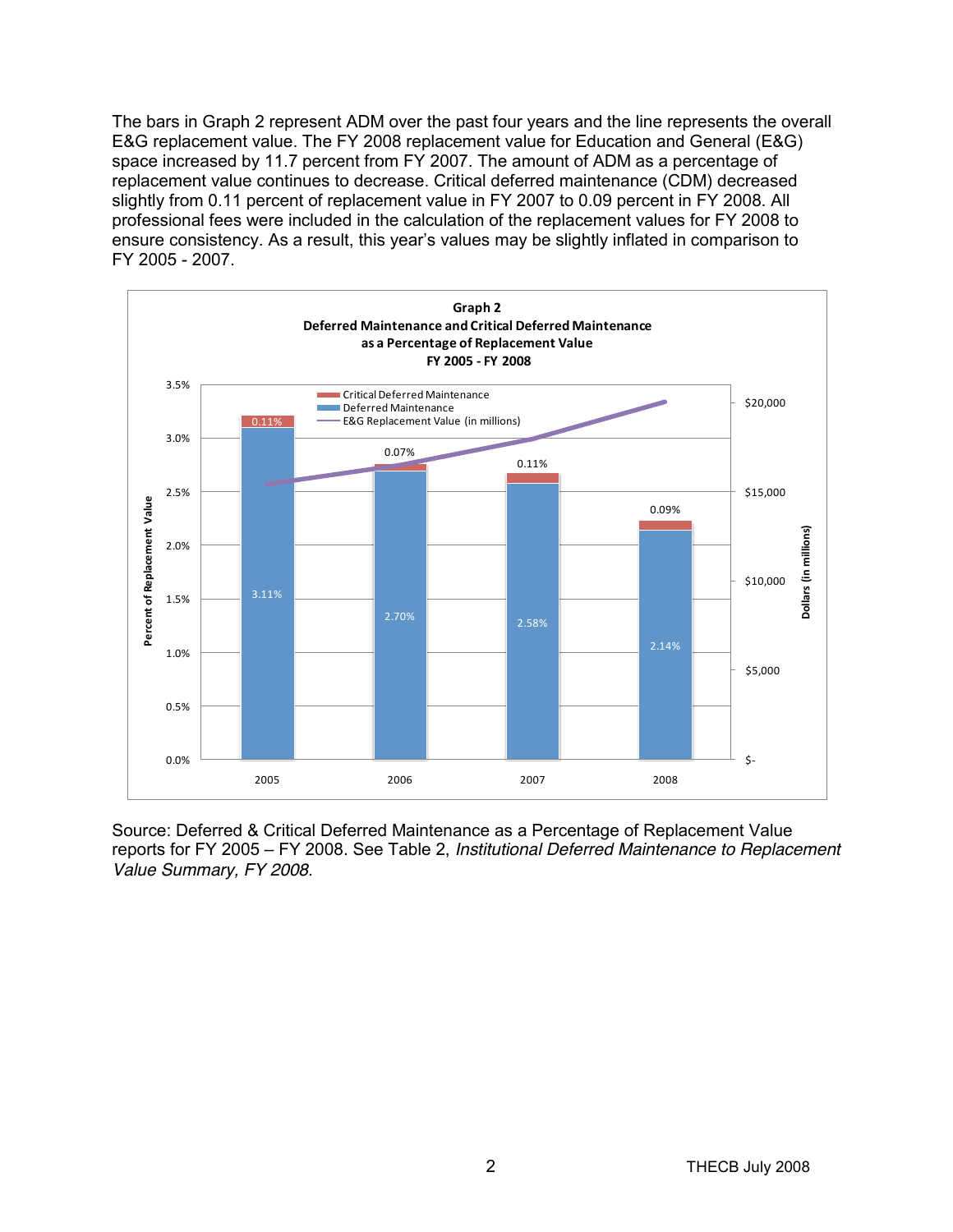Graph 3 shows the total plans for FY 2008 – 2012 by project type. More than a third of the funding is dedicated to architectural projects and another quarter to HVAC. This distribution remains consistent with previous years' planned expenditures by project type.

Graph 4 displays planned five-year expenditures by project type for FY 2008 compared to FY 2007. HVAC spending is up 110 percent from FY 2007, while legislative and mandated spending is down 66 percent.





Source: MP2 reports for FY 2007 – 2008. See Table 3, *Planned Deferred Maintenance by Type*.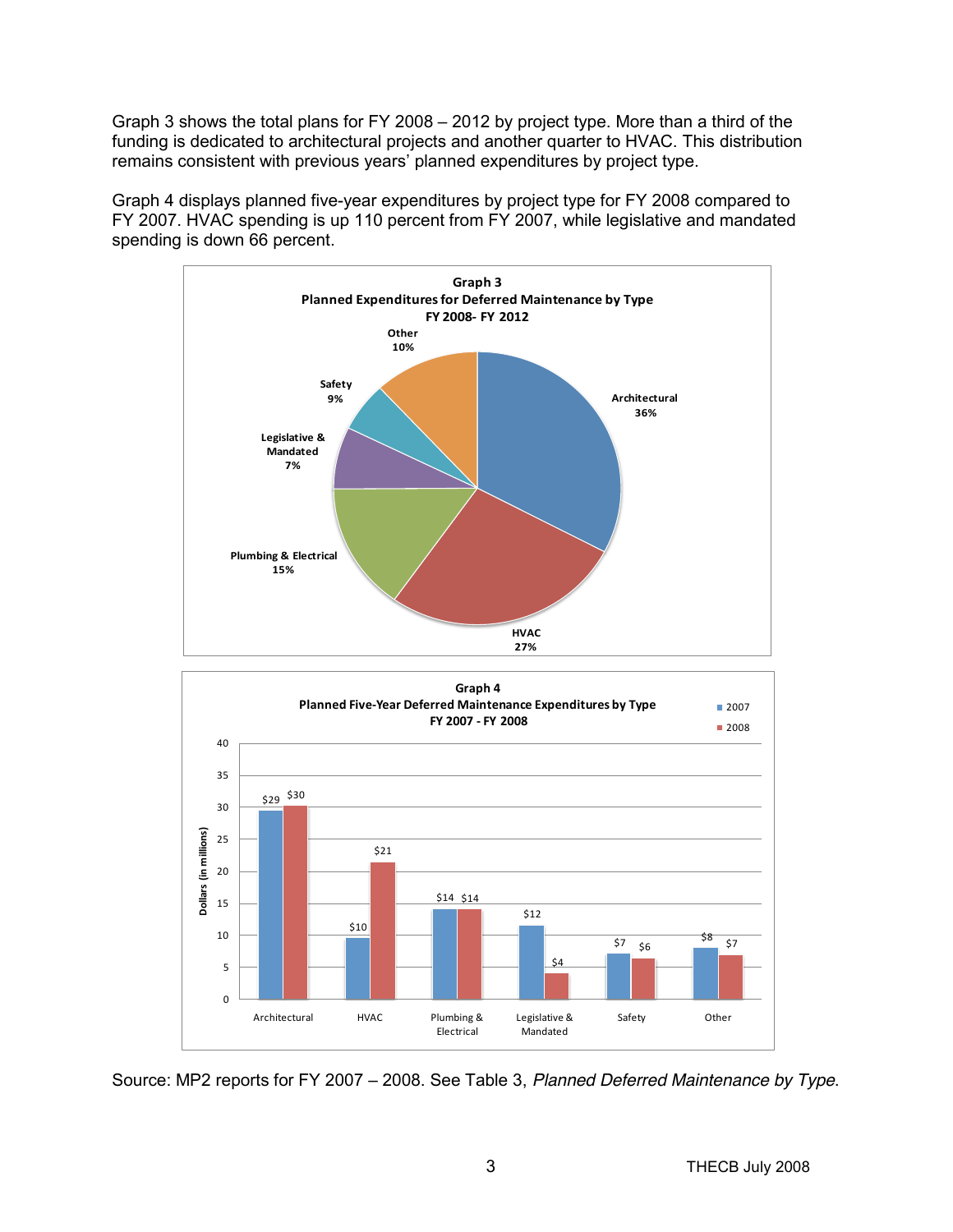The graph below shows the distribution of expenditures submitted in the FY 2007 and FY 2008 MP4 report. The institutions reported actual expenditures of approximately \$83 million on deferred maintenance for FY 2007. This is \$3 million more than what was reported for actual expenditures in FY 2006. The percent of HVAC spending increased eight percent while the architectural projects decreased 15 percent. Safety projects decreased 38 percent this year.



Source: MP4 reports for FY 2007 – 2008. See Table 4, *FY 2008 MP4 Summary, Actual Expenditures for FY 2007*, summarizes reported expenditures by institution.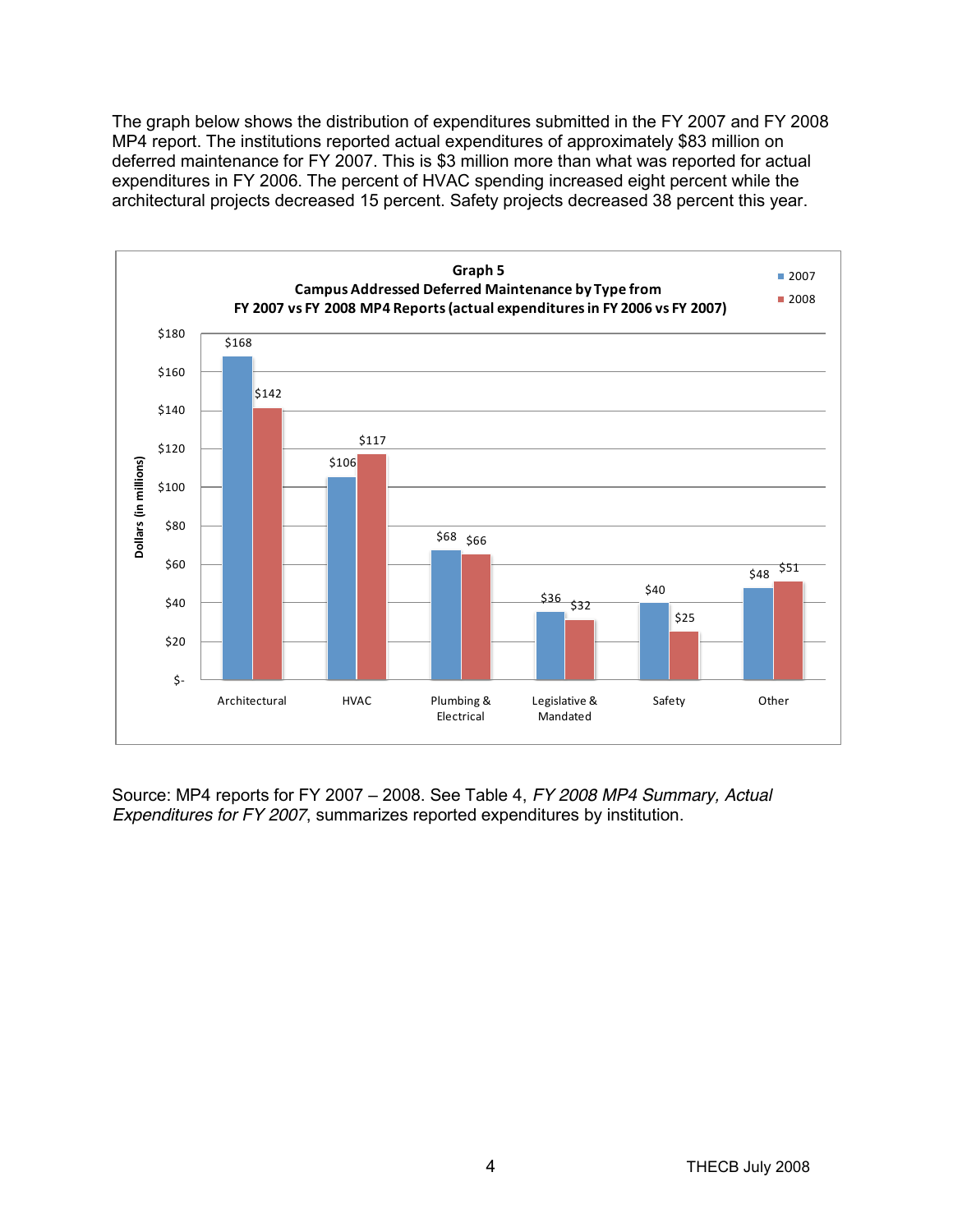#### **The Campus Master Planning Process**

Section 17.101 of the Coordinating Board's rules and regulations provide the mechanisms for fulfilling the intent of the law. All general academic institutions, technical and state colleges, as well as health-related institutions, are required to submit data to the Coordinating Board for the following reports:

17.101 (2) Facilities Development Reports. The Board shall consider projects that are included in the facilities development plans (MP1 and MP2). A project that is not included in the plan may be considered if the Board determines that the institution, even with careful planning, could not reasonably have foreseen the project need.

(B) Campus Deferred Maintenance Plan (MP2). On or before October 15 of every year, an institution shall submit an update to its Campus Deferred Maintenance Plan (MP2) on file with the Board. This report does not include capital renewal projects. The report shall include:

(i) a list of an institution's facilities backlogged or deferred maintenance needs for the next five years that cost \$10,000 or greater;

(ii) the amount the institution plans to designate each fiscal year for the next five years to address the backlogged or deferred maintenance reported in the Campus Deferred Maintenance Plan:

(iii) the amount of an institution's facilities critical backlogged or deferred maintenance needs for the next five years that cost \$10,000 or greater;

(iv) a plan to address deferred maintenance if a project is delayed three years beyond its originally scheduled completion date; and

(v) an explanation for the delay in a project and a plan to address deferred maintenance if a project has remained on the institution's MP2 report for a third year.

(C) Campus Addressed Deferred Maintenance Report (MP4). On or before October 15 of every year, an institution shall submit an update to its Campus Addressed Deferred Maintenance Report (MP4) on file with the Board. The report shall include the amount of backlogged or deferred maintenance addressed in previous fiscal year.

The Coordinating Board uses deferred maintenance data to gauge how well institutions are taking care of their facilities. The MP2 and MP4 data collected from each institution by THECB each October is compiled into a master database and summarized in a report.

The Board uses the ratios of deferred and critical deferred maintenance to building replacement value to evaluate construction project applications that are submitted for review. Deferred maintenance is considered critical if it places the institution's facilities, occupants, or mission at risk. Critical auxiliary deferred maintenance is not considered in the deferred maintenance to replacement value ratio because auxiliary enterprise entities receive funds through services provided. Currently, the Board standard requires the ratio of ADM to replacement value be 5 percent or less. The Board's standard for CDM is zero. A ratio above the standard may cause the Board to question whether proposed project funds might best be used to address the backlog of deferred maintenance on a campus.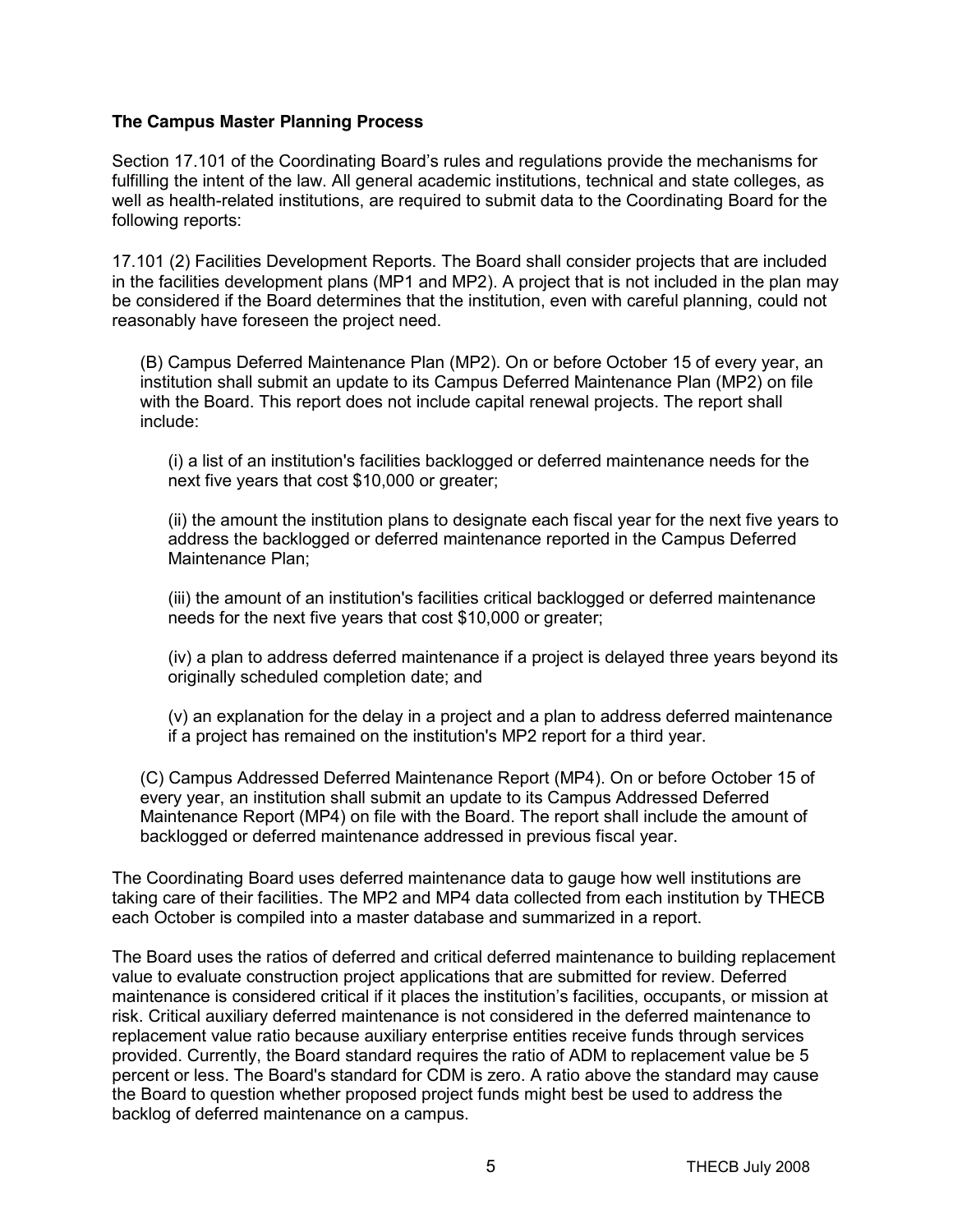#### Table 1 MP2 Summary, Projected Deferred Maintenance Expenditures by Year

| <b>INSTITUTION</b>                                                 | <b>FY 2008</b>         | <b>FY 2009</b>       | FY 2010              | FY 2011              | FY 2012              |
|--------------------------------------------------------------------|------------------------|----------------------|----------------------|----------------------|----------------------|
| <b>The University of Texas System</b>                              |                        |                      |                      |                      |                      |
| The University of Texas Medical Branch<br>at Galveston             | 5,499,000              | 2,370,000            | 2,290,000            | 2,028,700            | 2,182,000            |
| The University of Texas at Arlington                               | 9,160,000              | 7,908,000            | 4,614,000            | 2,068,000            | 1,225,000            |
| The University of Texas of the Permian<br><b>Basin</b>             | 60,000                 | 350,000              | 2,130,000            | 40,000               | 0                    |
| The University of Texas Health Science<br>Center at San Antonio    | 5,606,000              | 3,100,000            | 3,839,000            | 3,899,000            | 3,580,000            |
| The University of Texas Health Science<br>Center at Houston        | 3,544,595              | 3,474,180            | 3,220,180            | 3,020,181            | 3,020,182            |
| The University of Texas Health Center<br>at Tyler                  | 2,077,000              | 200,000              | 250,000              | 0                    | 0                    |
| The University of Texas at San Antonio                             | 2,510,000              | 2,650,000            | 2,750,691            | 2,389,000            | 2,530,000            |
| The University of Texas at El Paso                                 | 4,346,000              | 3,697,000            | 2,476,000            | 2,567,000            | 2,427,000            |
| The University of Texas at Dallas                                  | 2,000,000              | 1,500,000            | 1,155,000            | 1,510,000            | 1,250,000            |
| The University of Texas-Pan American                               | 561,107                | 637,657              | 325,327              | 0                    | 0                    |
| The University of Texas at Brownsville                             | 75,000                 | 0                    | 0                    | 0                    | 0                    |
| The University of Texas at Austin                                  | 10,139,999             | 13,244,400           | 17,214,900           | 30,774,251           | 15,753,000           |
| The University of Texas at Tyler                                   | 100,000                | 115,000              | 1,060,000            | 100,000              | 100,000              |
| The University of Texas System<br>Subtotal                         | 45,678,701             | 39,246,237           | 41,325,098           | 48,396,132           | 32,067,182           |
|                                                                    |                        |                      |                      |                      |                      |
| <b>The University of Houston System</b>                            |                        |                      |                      |                      |                      |
| University of Houston                                              | 3,156,000<br>1,500,000 | 2,585,000<br>355,000 | 919,000<br>1,000,000 | 2,202,000<br>300,000 | 5,581,000<br>480,000 |
| University of Houston-Clear Lake<br>University of Houston-Downtown | 1,795,000              | 360,000              | 350,000              | 100,000              | 100,000              |
|                                                                    |                        |                      |                      |                      |                      |
| The University of Houston System<br><b>Subtotal</b>                | 6,451,000              | 3,300,000            | 2,269,000            | 2,602,000            | 6,161,000            |
| <b>Texas A&amp;M University System</b>                             |                        |                      |                      |                      |                      |
| Texas A&M University-Galveston                                     | 510,000                | 1,175,000            | 50,000               | 0                    | 0                    |
| Prairie View A&M University                                        | 1,250,000              | 655,000              | 555,000              | 450,000              | 500,000              |
| <b>Tarleton State University</b>                                   | 312,340<br>104,000     | 258,984<br>60,000    | 313,863              | 574,919              | 867,452              |
| Texas A&M International University                                 |                        | 4,000,000            | 0<br>4,000,000       | 0                    | 0<br>4,105,000       |
| Texas A&M University<br>Texas A&M University System Health         | 4,884,500              | 522,000              | 309,000              | 4,050,000<br>188,000 | 190,000              |
| Science Center                                                     | 442,000                |                      |                      |                      |                      |
| Texas A&M University-Kingsville                                    | 1,599,000              | 1,750,415            | 1,595,439            | 1,668,770            | 1,443,150            |
| West Texas A&M University                                          | 990,555                | 1,062,778            | 1,510,000            | 335,000              | 760,000              |
| Texas A&M University-Commerce                                      | 1,507,000              | 1,230,000            | 1,050,000            | 1,030,000            | 737,000              |
| Texas A&M University-Corpus Christi                                | 1,280,092              | 1,633,200            | 1,419,000            | 150,000              | 0                    |
| <b>Texas A&amp;M University System</b><br><b>Subtotal</b>          | 12,879,487             | 12,347,377           | 10,802,302           | 8,446,689            | 8,602,602            |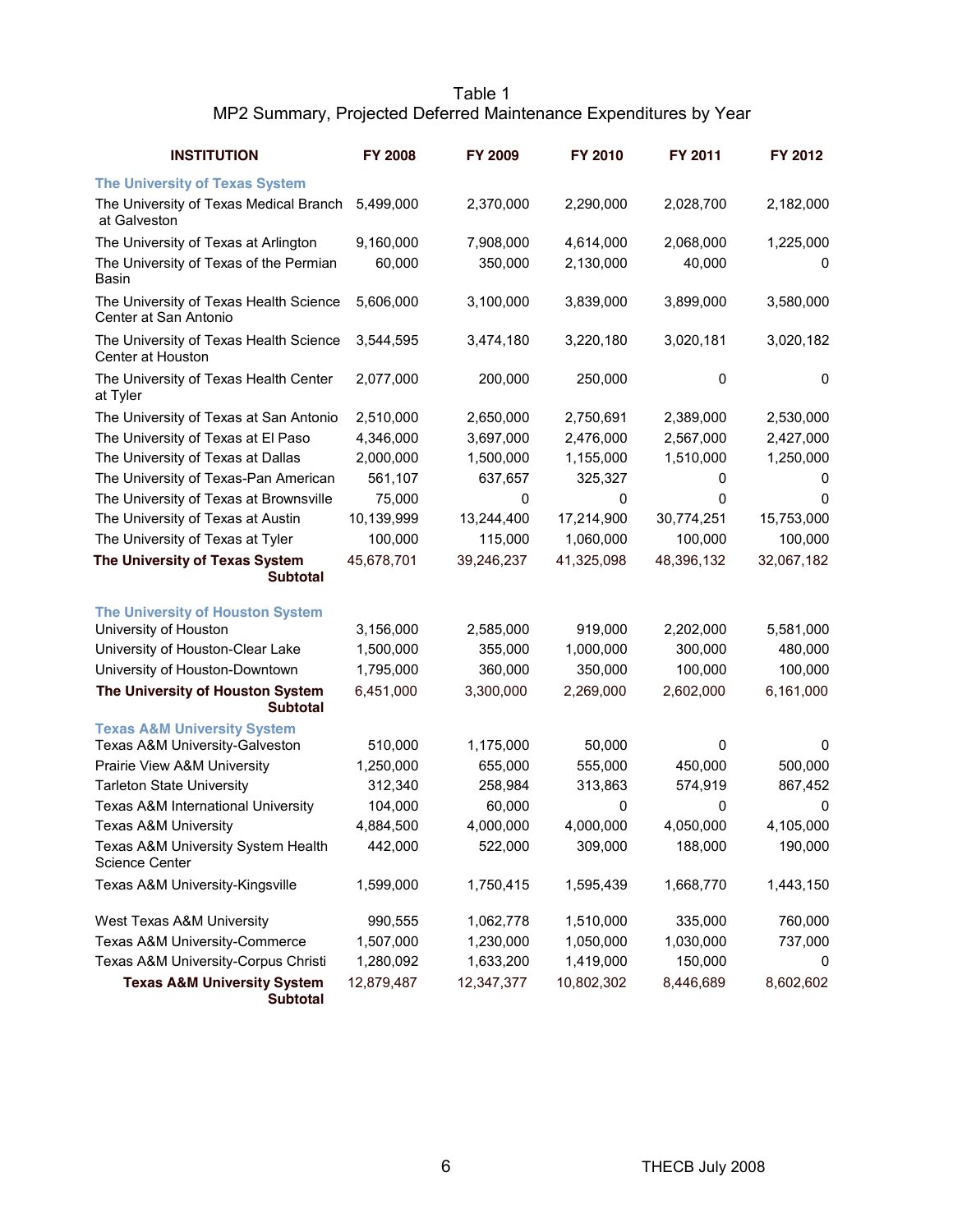#### Table 1 MP2 Summary, Projected Deferred Maintenance Expenditures by Year

| <b>INSTITUTION</b>                                             | <b>FY 2008</b> | <b>FY 2009</b> | FY 2010    | FY 2011    | FY 2012    |
|----------------------------------------------------------------|----------------|----------------|------------|------------|------------|
| <b>Texas Tech University System</b>                            |                |                |            |            |            |
| Angelo State University                                        | 3,476,860      | 1,085,000      | 0          | 298,000    | 0          |
| <b>Texas Tech University</b>                                   | 1,469,750      | 1,057,800      | 1,296,000  | 1,265,000  | 1,285,400  |
| Texas Tech University Health Sciences<br>Center                | 2,405,000      | 1,800,000      | 1,440,100  | 1,560,000  | 1,963,050  |
| <b>Texas Tech University System Subtotal</b>                   | 7,351,610      | 3,942,800      | 2,736,100  | 3,123,000  | 3,248,450  |
| The University of North Texas System                           |                |                |            |            |            |
| University of North Texas                                      | 12,662,000     | 4,250,000      | 5,104,000  | 2,267,000  | 2,475,000  |
| The University of North Texas System<br><b>Subtotal</b>        | 12,662,000     | 4,250,000      | 5,104,000  | 2,267,000  | 2,475,000  |
| <b>The Texas State University System</b>                       |                |                |            |            |            |
| Lamar State College-Port Arthur                                | 337,000        | 60,980         | 176,000    | 109,000    | 70,000     |
| Texas State University-San Marcos                              | 2,241,000      | 1,659,000      | 1,690,000  | 1,392,000  | 1,306,000  |
| Sul Ross State University                                      | 10,000         | 0              | 0          | 2,360,000  | 1,350,000  |
| <b>Lamar University</b>                                        | 1,213,050      | 2,420,000      | 1,190,000  | 330,000    | 135,000    |
| Lamar State College-Orange                                     | 0              | 345,000        | 220,000    | 275,000    | 0          |
| Lamar Institute of Technology                                  | 644,695        | 75,000         | 0          | 0          | 0          |
| Sam Houston State University                                   | 1,850,000      | 710,000        | 635,000    | 660,000    | 1,145,000  |
| The Texas State University System<br><b>Subtotal</b>           | 6,295,745      | 5,269,980      | 3,911,000  | 5,126,000  | 4,006,000  |
| <b>Texas State Technical College System</b>                    |                |                |            |            |            |
| Texas State Technical College-Harlingen                        | 935,000        | 782,000        | 260,000    | 237,000    | 625,000    |
| <b>Texas State Technical College-Marshall</b>                  | 35,000         | 19,500         | 10,000     | 35,000     | 50,000     |
| Texas State Technical College-Waco                             | 2,988,300      | 635,250        | 608,305    | 562,025    | 633,500    |
| <b>Texas State Technical College-West</b>                      | 108,000        | 70,000         | 10,000     | 56,000     | 35,000     |
| <b>Texas State Technical College System</b><br><b>Subtotal</b> | 4,066,300      | 1,506,750      | 888,305    | 890,025    | 1,343,500  |
| Independent                                                    |                |                |            |            |            |
| <b>Texas Woman's University</b>                                | 1,324,003      | 2,935,849      | 2,382,500  | 687,500    | 140,000    |
| Midwestern State University                                    | 1,456,576      | 653,854        | 647,000    | 766,000    | 1,875,000  |
| Stephen F. Austin State University                             | 2,850,000      | 5,219,000      | 100,000    | 100,000    | 3,313,000  |
| <b>Texas Southern University</b>                               | 17,315,363     | 15,348,600     | 6,644,725  | 5,287,376  | 3,439,284  |
| <b>Independent Subtotal</b>                                    | 22,945,942     | 24, 157, 303   | 9,774,225  | 6,840,876  | 8,767,284  |
| <b>Grand Total</b>                                             | 118,330,785    | 94,020,447     | 76,810,030 | 77,691,722 | 66,671,018 |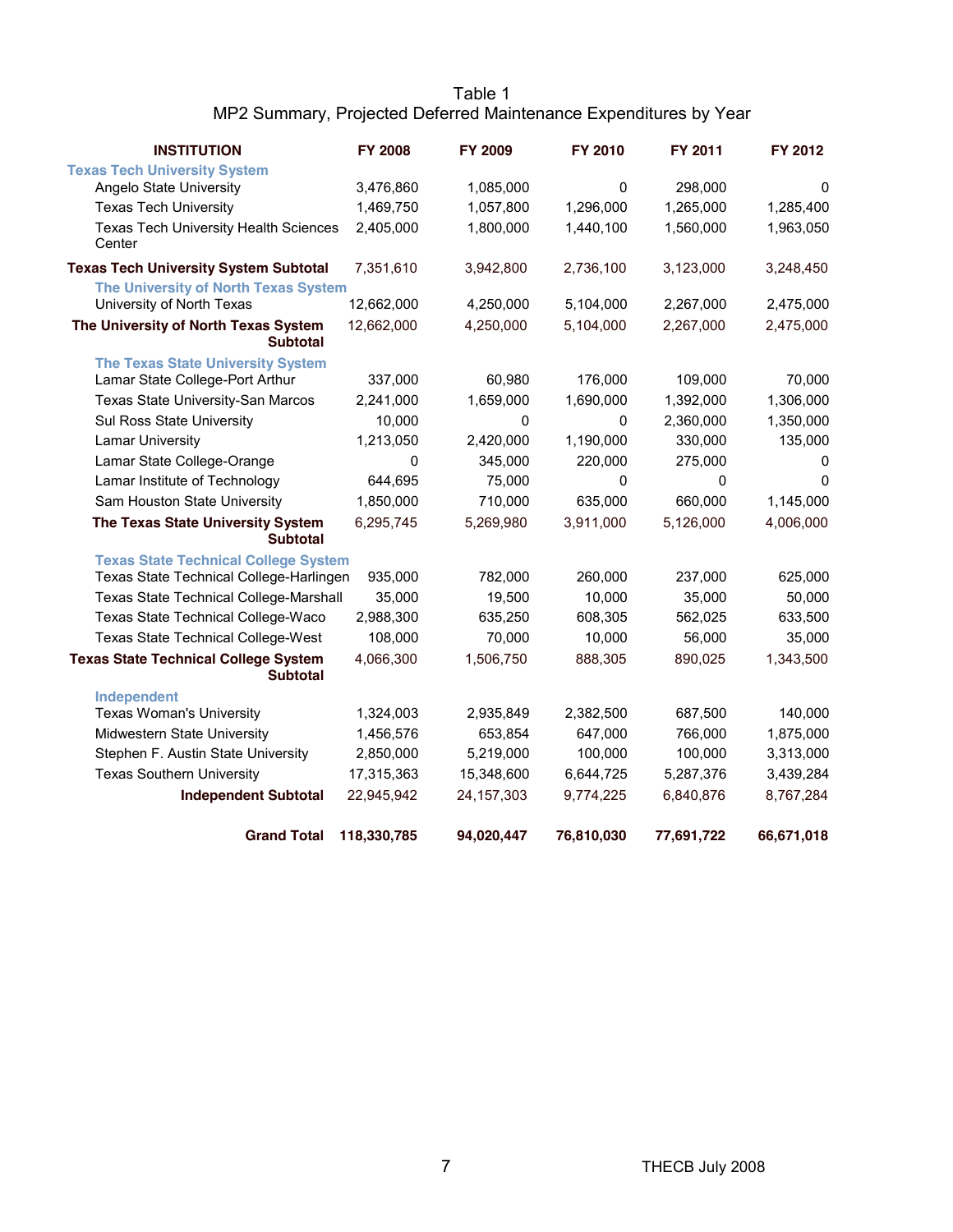#### Table 2 Institutional Deferred Maintenance to Replacement Value Summary – FY 2008 (reported Fall 2007)

| Institution                                                          | <b>Critical</b><br><b>Deferred</b><br><b>Maintenance</b> | <b>Deferred</b><br><b>Maintenance</b> | E&G<br>Replacement<br><b>Value</b> | <b>Deferred</b><br><b>Maintenance</b><br>to Rep Value | <b>Critical</b><br><b>Deferred</b><br><b>Maintenance</b><br>to Rep Value |
|----------------------------------------------------------------------|----------------------------------------------------------|---------------------------------------|------------------------------------|-------------------------------------------------------|--------------------------------------------------------------------------|
| The University of Texas System                                       |                                                          |                                       |                                    |                                                       |                                                                          |
| The University of Texas System                                       | \$0                                                      | \$0                                   | \$63,546,339                       | 0.0%                                                  | 0.0%                                                                     |
| The University of Texas Southwestern<br>Medical Center at Dallas     | $\overline{50}$                                          | \$0                                   | \$1,502,571,672                    | $0.0\%$                                               | 0.0%                                                                     |
| The University of Texas Health Science<br>Center at San Antonio      | \$0                                                      | \$20,024,000                          | \$592,645,859                      | 3.4%                                                  | 0.0%                                                                     |
| The University of Texas Health Center at<br>Tyler                    | \$0                                                      | $\overline{$}2,527,000$               | \$147,391,867                      | 1.7%                                                  | 0.0%                                                                     |
| The University of Texas - Pan American                               | \$242,777                                                | \$1,281,314                           | \$310,152,727                      | 0.4%                                                  | 0.1%                                                                     |
| The University of Texas at Arlington                                 | \$0                                                      | \$24,975,000                          | \$618,168,040                      | 4.0%                                                  | 0.0%                                                                     |
| The University of Texas at Austin                                    | $\sqrt{6}$                                               | \$87,126,550                          | \$1,839,636,775                    | 4.7%                                                  | 0.0%                                                                     |
| The University of Texas at El Paso                                   | \$0                                                      | \$15,513,000                          | \$471,412,169                      | 3.3%                                                  | 0.0%                                                                     |
| The University of Texas at Dallas                                    | \$0                                                      | $\overline{$}7,415,000$               | \$252,923,707                      | 2.9%                                                  | 0.0%                                                                     |
| The University of Texas of the Permian<br><b>Basin</b>               | \$60,000                                                 | \$2,520,000                           | \$77,054,641                       | 3.3%                                                  | 0.1%                                                                     |
| The University of Texas at San Antonio                               | \$0                                                      | \$12,829,691                          | \$392,324,300                      | 3.3%                                                  | 0.0%                                                                     |
| The University of Texas at Tyler                                     | \$0                                                      | \$1,475,000                           | \$134,952,794                      | 1.1%                                                  | 0.0%                                                                     |
| The University of Texas Health Science<br>Center at Houston          | \$0                                                      | \$16,279,318                          | \$925,846,229                      | 1.8%                                                  | 0.0%                                                                     |
| The University of Texas M.D. Anderson<br>Cancer Center               | \$0                                                      | $\mathbf 0$                           | \$1,860,737,845                    | 0.0%                                                  | 0.0%                                                                     |
| The University of Texas at Brownsville                               | \$0                                                      | \$75,000                              | \$75,001,127                       | 0.1%                                                  | 0.0%                                                                     |
| The University of Texas Medical Branch<br>at Galveston               | \$0                                                      | \$14,369,700                          | \$1,324,165,829                    | 1.1%                                                  | 0.0%                                                                     |
| <b>Total - The University of Texas</b><br><b>System Universities</b> | \$302,777                                                | \$206,410,573                         | \$10,588,531,921                   | 1.9%                                                  | 0.0%                                                                     |
| <b>University of Houston System</b>                                  |                                                          |                                       |                                    |                                                       |                                                                          |
| University of Houston                                                | \$0                                                      | \$14,443,000                          | \$993,128,713                      | 1.5%                                                  | 0.0%                                                                     |
| University of Houston-Clear Lake                                     | \$0                                                      | \$3,635,000                           | \$150,332,873                      | 2.4%                                                  | 0.0%                                                                     |
| University of Houston-Downtown                                       | \$0                                                      | \$2,705,000                           | \$175,701,552                      | 1.5%                                                  | 0.0%                                                                     |
| University of Houston-Victoria                                       | \$0                                                      | \$0                                   | \$23,451,558                       | 0.0%                                                  | 0.0%                                                                     |
| <b>Total - University of Houston System</b><br><b>Universities</b>   | \$0                                                      | \$20,783,000                          | \$1,342,614,695                    | 1.5%                                                  | 0.0%                                                                     |
| <b>Texas A&amp;M University System</b>                               |                                                          |                                       |                                    |                                                       |                                                                          |
| Prairie View A&M University                                          | \$0                                                      | \$3,410,000                           | \$228,682,855                      | 1.5%                                                  | 0.0%                                                                     |
| <b>Tarleton State University</b>                                     | $\overline{50}$                                          | \$2,327,558                           | \$188,287,664                      | 1.2%                                                  | 0.0%                                                                     |
| Texas A&M International University                                   | \$0                                                      | \$164,000                             | \$100,000,017                      | 0.2%                                                  | $0.0\%$                                                                  |
| <b>Texas A&amp;M University</b>                                      | \$0                                                      | \$21,039,500                          | \$1,641,985,384                    | 1.3%                                                  | $0.0\%$                                                                  |
| Texas A&M University at Galveston                                    | \$0                                                      | \$1,735,000                           | \$66,100,604                       | 2.6%                                                  | $0.0\%$                                                                  |
| Texas A&M University System Health<br>Science Center                 | \$0                                                      | \$1,651,000                           | \$286,402,265                      | 0.6%                                                  | 0.0%                                                                     |
| Texas A&M University-Commerce                                        | \$0                                                      | \$5,554,000                           | \$166,969,649                      | 3.3%                                                  | 0.0%                                                                     |
| Texas A&M University-Corpus Christi                                  | \$0                                                      | \$4,482,292                           | \$135,068,466                      | 3.3%                                                  | $0.0\%$                                                                  |
| Texas A&M University-Kingsville                                      | \$0                                                      | \$8,056,774                           | \$217,060,962                      | 3.7%                                                  | 0.0%                                                                     |
| Texas A&M University-Texarkana                                       | \$0                                                      | \$0                                   | \$22,443,401                       | 0.0%                                                  | $0.0\%$                                                                  |
| West Texas A&M University                                            | \$0                                                      | \$4,658,333                           | \$222,559,895                      | 2.1%                                                  | 0.0%                                                                     |
| <b>Total - Texas A&amp;M University System</b>                       | \$0                                                      | \$53,078,457                          | \$3,275,561,162                    | 1.6%                                                  | 0.0%                                                                     |
| <b>Texas Tech University System</b>                                  |                                                          |                                       |                                    |                                                       |                                                                          |
| Texas Tech University System                                         | \$0                                                      | \$0                                   | \$68,921,714                       | 0.0%                                                  | $0.0\%$                                                                  |
| Angelo State University                                              | \$0                                                      | \$4,859,860                           | \$168,333,693                      | 2.9%                                                  | 0.0%                                                                     |
| <b>Texas Tech University</b>                                         | \$0                                                      | \$6,373,950                           | \$659,160,848                      | 1.0%                                                  | $0.0\%$                                                                  |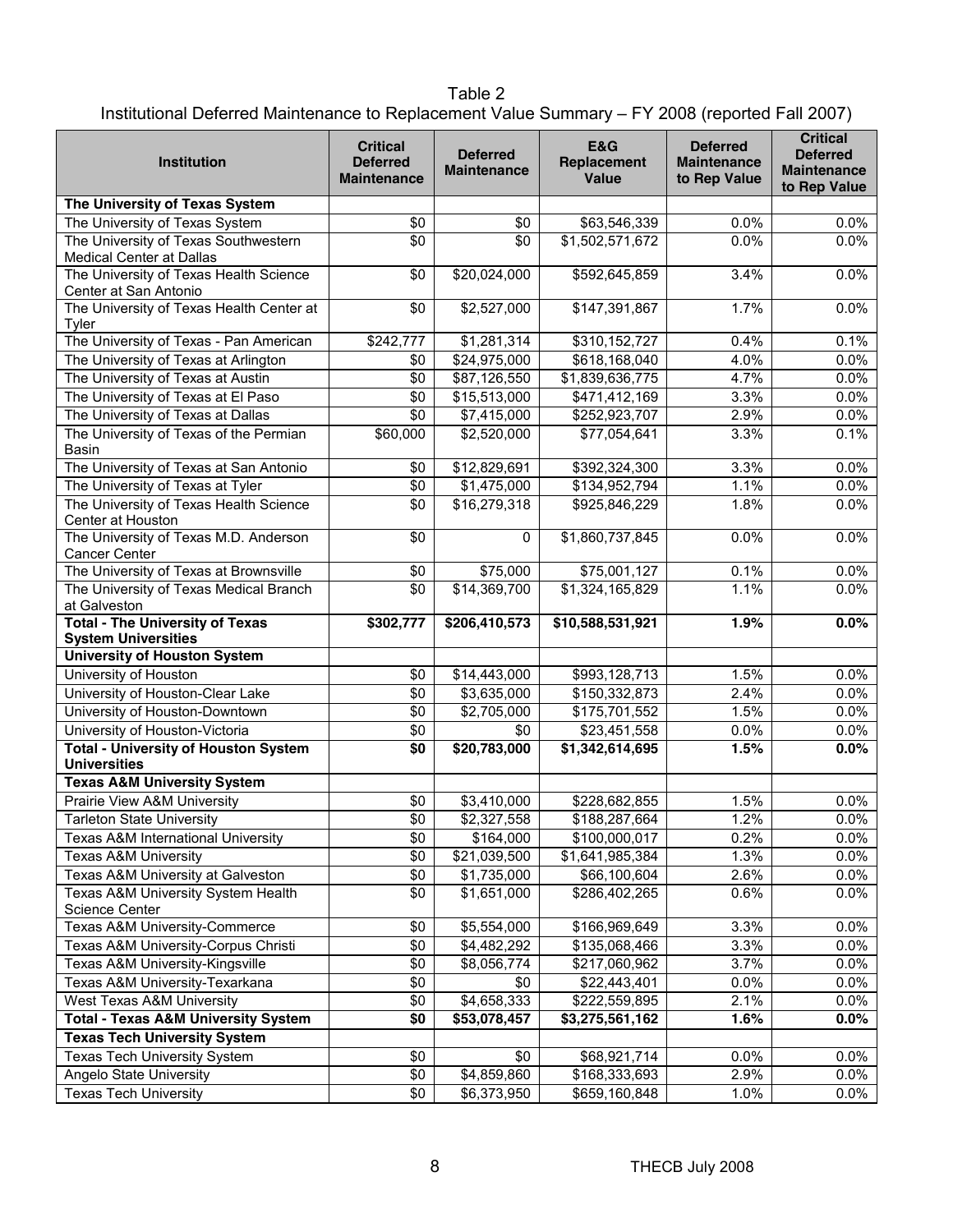Table 2 Institutional Deferred Maintenance to Replacement Value Summary – FY 2008 (reported Fall 2007)

| <b>Institution</b>                                                     | <b>Critical</b><br><b>Deferred</b><br><b>Maintenance</b> | <b>Deferred</b><br><b>Maintenance</b> | <b>E&amp;G</b><br>Replacement<br><b>Value</b> | <b>Deferred</b><br><b>Maintenance</b><br>to Rep Value | <b>Critical</b><br><b>Deferred</b><br><b>Maintenance</b><br>to Rep Value |
|------------------------------------------------------------------------|----------------------------------------------------------|---------------------------------------|-----------------------------------------------|-------------------------------------------------------|--------------------------------------------------------------------------|
| Texas Tech University Health Science<br>Center                         | \$0                                                      | \$9,168,150                           | \$473,351,274                                 | 1.9%                                                  | 0.0%                                                                     |
| <b>Total - Texas Tech University System</b>                            | \$0                                                      | \$20,401,960                          | \$1,369,767,528                               | 1.5%                                                  | $0.0\%$                                                                  |
| <b>University of North Texas System</b>                                |                                                          |                                       |                                               |                                                       |                                                                          |
| University of North Texas                                              | \$6,219,000                                              | \$20,539,000                          | \$711,338,511                                 | 2.9%                                                  | 0.9%                                                                     |
| University of North Texas Health Science<br>Center at Fort Worth       | \$0                                                      | \$0                                   | \$209,118,840                                 | 0.0%                                                  | 0.0%                                                                     |
| <b>Total - University of North Texas</b><br>System                     | \$6,219,000                                              | \$20,539,000                          | \$920,457,351                                 | 2.2%                                                  | 0.7%                                                                     |
| <b>Texas State University System</b>                                   |                                                          |                                       |                                               |                                                       |                                                                          |
| Lamar Institute of Technology                                          | \$0                                                      | \$719,695                             | \$32,440,550                                  | 2.2%                                                  | 0.0%                                                                     |
| Lamar State College-Orange                                             | $\overline{50}$                                          | \$840,000                             | \$36,417,236                                  | 2.3%                                                  | $0.0\%$                                                                  |
| Lamar State College-Port Arthur                                        | $\sqrt{6}$                                               | \$752,980                             | \$43,736,822                                  | 1.7%                                                  | 0.0%                                                                     |
| <b>Lamar University</b>                                                | \$0                                                      | \$4,638,050                           | \$256,146,619                                 | 1.8%                                                  | 0.0%                                                                     |
| Sam Houston State University                                           | \$1,090,000                                              | \$3,910,000                           | \$229,367,987                                 | 1.7%                                                  | 0.5%                                                                     |
| <b>Sul Ross State University</b>                                       | \$2,585,000                                              | \$75,000                              | \$80,874,949                                  | 0.1%                                                  | 3.2%                                                                     |
| Sul Ross Rio Grande College                                            | \$0                                                      | \$0                                   | \$0                                           | 0.0%                                                  | 0.0%                                                                     |
| Texas State University - San Marcos                                    | \$0                                                      | \$8,288,000                           | \$542,822,279                                 | 1.5%                                                  | 0.0%                                                                     |
| <b>Total - Texas State University System</b>                           | \$3,675,000                                              | \$19,223,725                          | \$1,221,806,442                               | 1.6%                                                  | 0.3%                                                                     |
| <b>Texas State Technical College System</b>                            |                                                          |                                       |                                               |                                                       |                                                                          |
| Texas State Technical College -<br>Harlingen                           | \$460.000                                                | \$2,379,000                           | \$110,356,373                                 | 2.2%                                                  | 0.4%                                                                     |
| Texas State Technical College - Marshall                               | \$0                                                      | \$149,500                             | \$17,839,644                                  | 0.0%                                                  | $0.0\%$                                                                  |
| Texas State Technical College - Waco                                   | \$2,846,100                                              | \$2,581,280                           | \$122,691,540                                 | 2.1%                                                  | 2.3%                                                                     |
| <b>Texas State Technical College - West</b><br>Texas                   | $\overline{50}$                                          | \$279,000                             | \$34,209,136                                  | 0.8%                                                  | 0.0%                                                                     |
| <b>Total - Texas State Technical College</b><br><b>System Colleges</b> | \$3,306,100                                              | \$5,388,780                           | \$285,096,692                                 | 1.9%                                                  | 1.2%                                                                     |
| The Independent Institutions                                           |                                                          |                                       |                                               |                                                       |                                                                          |
| Midwestern State University                                            | \$0                                                      | \$5,398,430                           | \$142,248,297                                 | 3.8%                                                  | 0.0%                                                                     |
| Stephen F. Austin State University                                     | $\overline{30}$                                          | \$11,582,000                          | \$269,967,782                                 | 4.3%                                                  | 0.0%                                                                     |
| <b>Texas Southern University</b>                                       | \$7,106,682                                              | \$38,202,697                          | \$364,657,642                                 | 10.5%                                                 | 1.9%                                                                     |
| <b>Texas Woman's University</b>                                        | \$0                                                      | \$7,469,852                           | \$268,008,726                                 | 2.8%                                                  | 0.0%                                                                     |
| <b>Total Public Universities</b>                                       | \$17,303,459                                             | \$339,070,526                         | \$12,441,389,866                              | 2.7%                                                  | 0.1%                                                                     |
| <b>Total Public Health-Related</b><br><b>Institutions</b>              | $\overline{50}$                                          | \$64,019,168                          | \$7,322,231,680                               | 0.9%                                                  | $0.0\%$                                                                  |
| <b>Total - Texas State Technical College</b><br><b>System Colleges</b> | \$3,306,100                                              | \$5,388,780                           | \$285,096,692                                 | 1.9%                                                  | 1.2%                                                                     |
| <b>GRAND TOTAL</b>                                                     | \$20,609,559                                             | \$408,478,474                         | \$20,048,718,238                              | 2.0%                                                  | 0.1%                                                                     |

**Definitions:** Replacement Values calculation up to date as of 5/13/2008, Square Footage values from Fall 2007 Certified Facilities Inventory

*Critical Deferred Maintenance* --The physical conditions of a building or facility that place its occupants at risk of harm or the facility at risk of not fulfilling its functions.

*Deferred Maintenance* --An existing or imminent building maintenance-related deficiency from prior years that needs to be corrected, or scheduled preventive maintenance tasks that were not performed because other tasks funded within the budget were perceived to have higher priority status. The accumulation of facility components in need of repair brought about by age, use, or damage for which remedies are postponed or considered backlogged. This may include those repairs postponed due to insufficient funding.

*Education and General (E&G)* --Space used for teaching, research, or the preservation of knowledge, including the proportional share used for those activities in any building or facility used jointly with auxiliary enterprise, or space that is permanently unassigned. E&G space is supported by state appropriations.

*Replacement Value* --The value of an institution's overall campus facilities, as determined annually by the Board. The method of calculation is based upon recently approved Board project costs, with adjustments based upon room types and the institution's location within the state. Replacement values for public universities, the Lamar State Colleges, and the Texas State Technical Colleges are calculated only for E&G space. Replacement values for public health-related institutions are calculated for the NASF space. Replacement values are used to measure the validity of construction projects that are submitted to the Board for approval and are not recommended for insurance purposes.

*Net Assignable Square Feet (NASF)* --The sum of all areas within the interior walls of rooms on all floors of a building assigned to, or available for assignment to, an occupant or use, excluding unassigned areas. NASF includes auxiliary space and E&G space.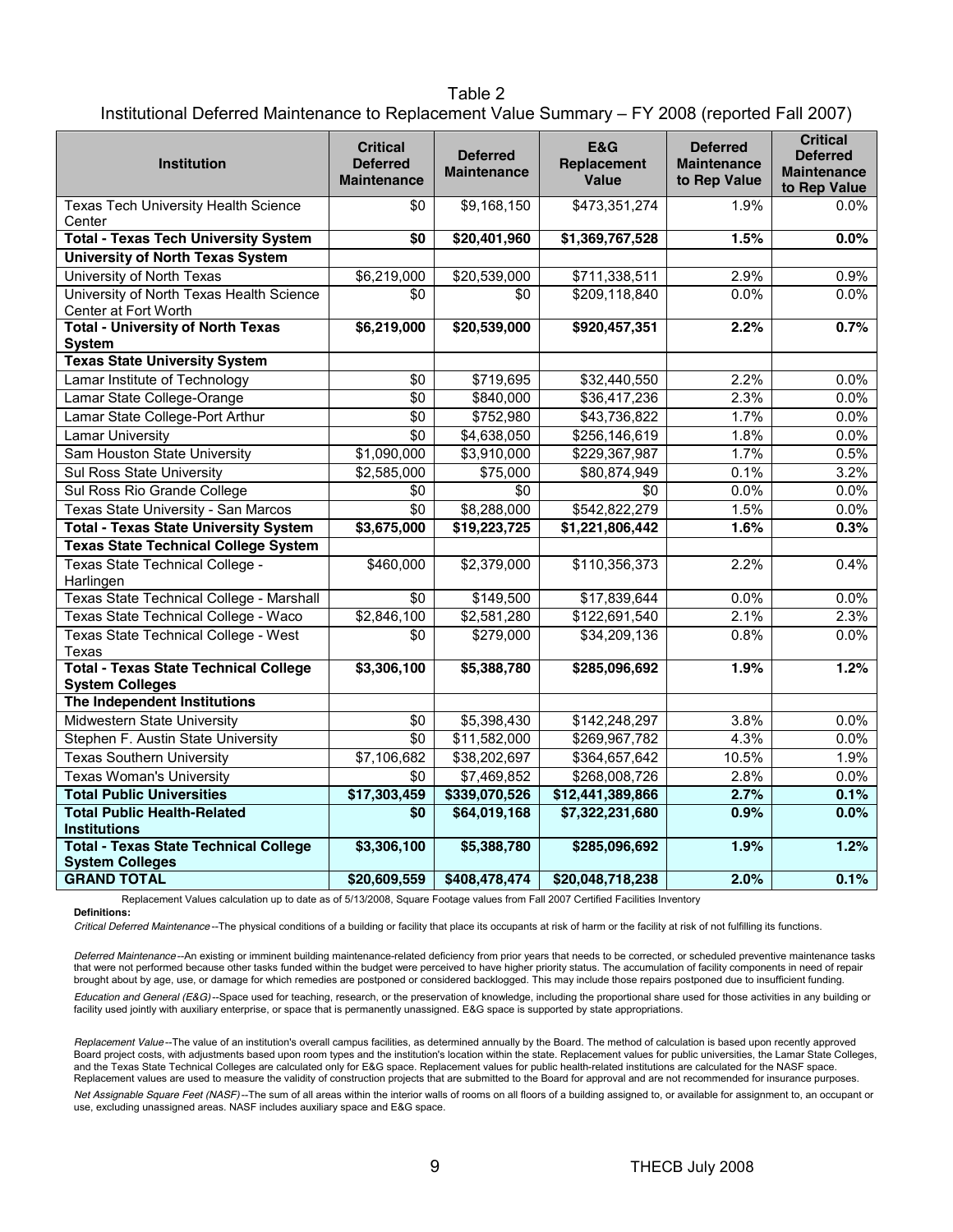| <b>INSTITUTION</b>                                                                                     | <b>Architectural</b> | <b>HVAC</b> | Plumbing/<br><b>Electrical</b> | <b>J</b> 11<br><b>Safety</b> | Legislative/<br><b>Mandated</b> | <b>Other</b> | <b>Total Cost</b> |
|--------------------------------------------------------------------------------------------------------|----------------------|-------------|--------------------------------|------------------------------|---------------------------------|--------------|-------------------|
| <b>The University of Texas System</b><br>The University of Texas Medical<br><b>Branch at Galveston</b> | 4,892,700            | 2,567,000   | 712,000                        | 3,098,000                    | 3,050,000                       | 50,000       | 14,369,700        |
| The University of Texas at Arlington                                                                   | 9,434,000            | 10,085,000  | 3,582,000                      | 814,000                      | 1,060,000                       | 0            | 24,975,000        |
| The University of Texas of the Permian                                                                 | 1,750,000            | 60,000      | 330,000                        | 100,000                      | 0                               | 340,000      | 2,580,000         |
| <b>Basin</b>                                                                                           |                      |             |                                |                              |                                 |              |                   |
| The UT Health Science Center at<br>San Antonio                                                         | 2,866,000            | 9,965,000   | 2,198,000                      | 770,000                      | 380,000                         | 3,845,000    | 20,024,000        |
| The UT Health Science Center-Houston                                                                   | 1,157,186            | 11,393,500  | 380,000                        | 1,996,772                    | 20,000                          | 1,331,860    | 16,279,318        |
| The UT Health Center at Tyler                                                                          | 1,300,000            | 550,000     | 550,000                        | 5,000                        | 0                               | 122,000      | 2,527,000         |
| The University of Texas at San Antonio                                                                 | 3,954,153            | 3,590,492   | 2,219,602                      | 1,270,202                    | 1,036,242                       | 759,000      | 12,829,691        |
| The University of Texas at El Paso                                                                     | 8,848,000            | 2,229,000   | 3,562,000                      | 719,000                      | 155,000                         | 0            | 15,513,000        |
| The University of Texas at Dallas                                                                      | 900,000              | 1,150,000   | 4,235,000                      | 1,130,000                    | 0                               | 0            | 7,415,000         |
| The University of Texas-Pan American                                                                   | 0                    | 606,000     | 0                              | 918,091                      | 0                               | 0            | 1,524,091         |
| The University of Texas at Brownsville                                                                 | 39,800               | 35,200      | 0                              | 0                            | 0                               | 0            | 75,000            |
| The University of Texas at Austin                                                                      | 24,758,800           | 8,691,500   | 9,077,500                      | 1,475,750                    | 16,219,000                      | 26,904,000   | 87,126,550        |
| The University of Texas at Tyler                                                                       | 515,000              | 0           | 210,000                        | 750,000                      | 0                               | 0            | 1,475,000         |
| The University of Texas System Subtotal 60,415,639                                                     |                      | 50,922,692  | 27,056,102                     | 13,046,815                   | 21,920,242                      | 33,351,860   | 206,713,350       |
| The University of Houston System<br>University of Houston                                              | 4,700,000            | 5,905,000   | 351,000                        | 767,000                      | 820,000                         | 1,900,000    | 14,443,000        |
| University of Houston-Clear Lake                                                                       | 540,000              | 2,215,000   | 880,000                        | 0                            | 0                               | 0            | 3,635,000         |
| University of Houston-Downtown                                                                         | 1,530,000            | 1,175,000   | 0                              | 0                            | 0                               | 0            | 2,705,000         |
| <b>University of Houston System Subtotal</b>                                                           | 6,770,000            | 9,295,000   | 1,231,000                      | 767,000                      | 820,000                         | 1,900,000    | 20,783,000        |
|                                                                                                        |                      |             |                                |                              |                                 |              |                   |
| <b>Texas A&amp;M University System</b><br>Texas A&M University-Galveston                               | 35,000               | 250,000     | 425,000                        | 0                            | 0                               | 1,025,000    | 1,735,000         |
| Prairie View A&M University                                                                            | 1,075,000            | 610,000     | 1,400,000                      | 100,000                      | 225,000                         | 0            | 3,410,000         |
| <b>Tarleton State University</b>                                                                       | 941,834              | 710,136     | 564,682                        | 39,654                       | 0                               | 71,252       | 2,327,558         |
| Texas A&M International University                                                                     | 60,000               | 35,000      | 69,000                         | 0                            | 0                               | 0            | 164,000           |
| <b>Texas A&amp;M University</b>                                                                        | 14,475,500           | 2,832,000   | 1,925,000                      | 0                            | 625,000                         | 1,182,000    | 21,039,500        |
| TAMU System Health Science Center                                                                      | 540,000              | 987,000     | 40,000                         | 0                            | 0                               | 84,000       | 1,651,000         |
| Texas A&M University-Kingsville                                                                        | 1,419,511            | 730,289     | 3,428,015                      | 337,915                      | 939,600                         | 1,201,444    | 8,056,774         |
| West Texas A&M University                                                                              | 1,650,000            | 200,000     | 533,333                        | 383,333                      | 891,667                         | 1,000,000    | 4,658,333         |
| Texas A&M University-Commerce                                                                          | 1,083,000            | 2,160,000   | 1,559,000                      | 80,000                       | 75,000                          | 597,000      | 5,554,000         |

#### Table 3 FY 2008 MP2 Summary, Planned Deferred Maintenance by Type, FY 2008 – 2012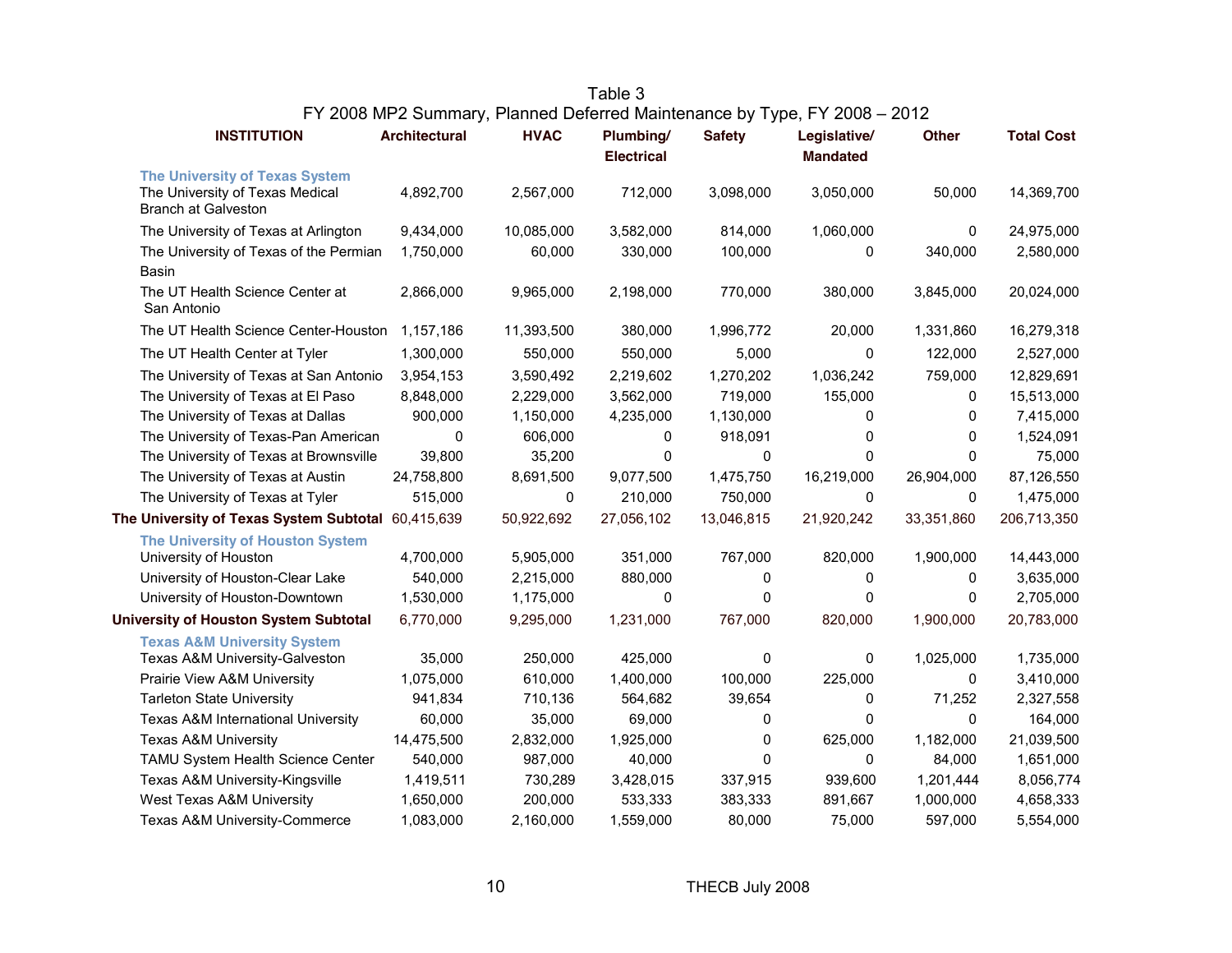| <b>INSTITUTION</b>                                             | <b>Architectural</b> | <b>HVAC</b> | Plumbing/<br><b>Electrical</b> | <b>Safety</b> | Legislative/<br><b>Mandated</b> | <b>Other</b> | <b>Total Cost</b> |
|----------------------------------------------------------------|----------------------|-------------|--------------------------------|---------------|---------------------------------|--------------|-------------------|
| Texas A&M University-Corpus Christi                            | 1,256,292            | 2,351,000   | 625,000                        | 250,000       | 0                               | 0            | 4,482,292         |
| <b>Texas A&amp;M University System Subtotal</b>                | 22,536,137           | 10,865,425  | 10,569,030                     | 1,190,902     | 2,756,267                       | 5,160,696    | 53,078,457        |
| <b>Texas Tech University System</b>                            |                      |             |                                |               |                                 |              |                   |
| Angelo State University                                        | 1,635,000            | 0           | 765,000                        | 545,000       | 286,500                         | 1,628,360    | 4,859,860         |
| <b>Texas Tech University</b>                                   | 4,513,000            | 869,000     | 599,200                        | 265,750       | 127,000                         | 0            | 6,373,950         |
| <b>TTU Health Sciences Center</b>                              | 5,085,450            | 1,689,500   | 825,000                        | 360,700       | 720,500                         | 487,000      | 9,168,150         |
| <b>Texas Tech University System Subtotal</b>                   | 11,233,450           | 2,558,500   | 2,189,200                      | 1,171,450     | 1,134,000                       | 2,115,360    | 20,401,960        |
| The University of North Texas System                           |                      |             |                                |               |                                 |              |                   |
| University of North Texas                                      | 4,241,000            | 11,269,000  | 6,870,000                      | 272,000       | 680,000                         | 3,426,000    | 26,758,000        |
| University of North Texas System Subtotal 4,241,000            |                      | 11,269,000  | 6,870,000                      | 272,000       | 680,000                         | 3,426,000    | 26,758,000        |
| <b>The Texas State University System</b>                       |                      |             |                                |               |                                 |              |                   |
| Lamar State College-Port Arthur                                | 184,000              | 238,980     | 190,000                        | 130,000       | 10,000                          | 0            | 752,980           |
| Texas State University-San Marcos                              | 2,318,000            | 3,651,000   | 138,000                        | 2,152,000     | 0                               | 29,000       | 8,288,000         |
| Sul Ross State University                                      | 0                    | 250,000     | 50,000                         | 250,000       | 800,000                         | 2,370,000    | 3,720,000         |
| <b>Lamar University</b>                                        | 1,355,000            | 1,075,000   | 950,000                        | 1,198,050     | 660,000                         | 50,000       | 5,288,050         |
| Lamar State College-Orange                                     | 840,000              | 0           | 0                              | 0             | 0                               | 0            | 840,000           |
| Lamar Institute of Technology                                  | 281,000              | 188,000     | 77,000                         | 0             | 55,500                          | 118,195      | 719,695           |
| Sam Houston State University                                   | 2,075,000            | 1,645,000   | 375,000                        | 515,000       | 300,000                         | 90,000       | 5,000,000         |
| <b>Texas State University System Subtotal</b>                  | 7,053,000            | 7,047,980   | 1,780,000                      | 4,245,050     | 1,825,500                       | 2,657,195    | 24,608,725        |
| <b>Texas State Technical College System</b>                    |                      |             |                                |               |                                 |              |                   |
| Texas State Technical College-Harlingen                        | 702,000              | 802,000     | 175,000                        | 1,160,000     | 0                               | 0            | 2,839,000         |
| <b>Texas State Technical College-Marshall</b>                  | $\mathbf{0}$         | 105,000     | 0                              | 15,000        | 0                               | 29,500       | 149,500           |
| Texas State Technical College-Waco                             | 264,650              | 2,731,550   | 525,305                        | 177,500       | 1,321,875                       | 406,500      | 5,427,380         |
| Texas State Technical College-West Texas 103,000               |                      | 96,000      | 8,000                          | 20,000        | 0                               | 52,000       | 279,000           |
| <b>Texas State Technical College System</b><br><b>Subtotal</b> | 1,069,650            | 3,734,550   | 708,305                        | 1,372,500     | 1,321,875                       | 488,000      | 8,694,880         |
| <b>Texas Woman's University</b>                                | 2,154,003            | 145,000     | 3,645,000                      | 930,000       | 330,849                         | 265,000      | 7,469,852         |
| Midwestern State University                                    | 2,736,854            | 1,677,000   | 113,000                        | 528,576       | 343,000                         | 0            | 5,398,430         |
| Stephen F. Austin State University                             | 5,340,000            | 3,079,000   | 2,347,000                      | 396,000       | 420,000                         | 0            | 11,582,000        |
| <b>Texas Southern University</b>                               | 18,281,897           | 16,829,060  | 9,015,342                      | 1,491,394     | 354,000                         | 2,063,655    | 48,035,348        |
| <b>Grand Total</b>                                             | 141,831,630          | 117,423,207 | 65,523,979                     | 25,411,687    | 31,905,733                      | 51,427,766   | 433,524,002       |

#### Table 3 FY 2008 MP2 Summary, Planned Deferred Maintenance by Type, FY 2008 – 2012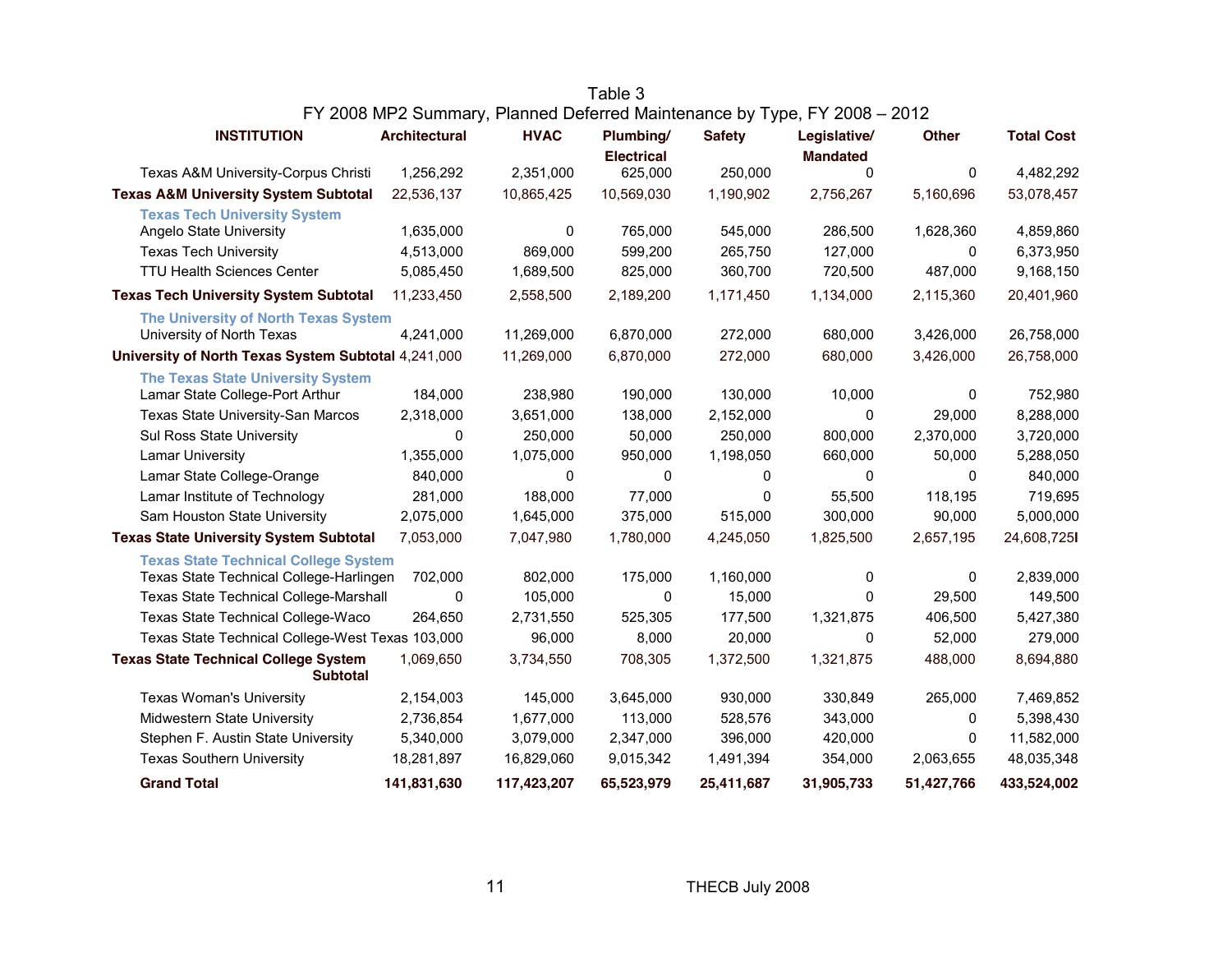|                                                             |                      | FY 2008 MP4 Summary, Actual Expenditures for FY 2007 |                         |               |                                 |           |                   |
|-------------------------------------------------------------|----------------------|------------------------------------------------------|-------------------------|---------------|---------------------------------|-----------|-------------------|
| <b>INSTITUTION</b>                                          | <b>Architectural</b> | <b>HVAC</b>                                          | Plumbing/<br>Electrical | <b>Safety</b> | Legislative/<br><b>Mandated</b> | Other     | <b>Total Cost</b> |
| <b>The University of Texas System</b>                       |                      |                                                      |                         |               |                                 |           |                   |
| The UT Medical Branch at Galveston                          | 1,921,047            | 1,238,420                                            | 585,416                 | 1,121,582     | 1,121,582                       | 100,000   | 6,088,047         |
| The University of Texas at Arlington                        | 1,113,953            | 1,766,512                                            | 227,381                 | 0             | 368,901                         | 76,258    | 3,553,005         |
| University of Texas of the Permian Basin                    | 185,000              | 241,000                                              | 0                       | 0             | 0                               | 0         | 426,000           |
| The UT Health Science Ctr- San Antonio                      | 1,298,380            | 1,591,927                                            | 1,050,988               | 384,669       | 53,142                          | 0         | 4,379,106         |
| The UT Health Science Center at Houston 609,759             |                      | 264,776                                              | 574,007                 | 1,206,889     | 0                               | 537,586   | 3,193,017         |
| The UT Health Center at Tyler                               | 98,000               | 0                                                    | 0                       | 0             | 0                               | 0         | 98,000            |
| The University of Texas at Tyler                            | 32,305               | 0                                                    | 0                       | 0             | 0                               | 0         | 32,305            |
| The University of Texas at San Antonio                      | 1,377,351            | 0                                                    | $\Omega$                | $\mathbf 0$   | $\mathbf{0}$                    | 0         | 1,377,351         |
| The University of Texas at El Paso                          | 1,088,044            | 495,841                                              | 690,672                 | 200,000       | 169,860                         | 0         | 2,644,417         |
| The University of Texas at Dallas                           | 1,241,040            | 1,191,701                                            | 308,998                 | 371,677       | 48,950                          | 0         | 3,162,366         |
| The University of Texas at Brownsville                      | 75,000               | 0                                                    | 0                       | 0             | 0                               | 0         | 75,000            |
| The University of Texas-Pan American                        | 221,675              | 0                                                    | 0                       | 0             | $\mathbf 0$                     | 0         | 221,675           |
| The University of Texas System Subtotal                     | 9,261,554            | 6,790,177                                            | 3,437,462               | 3,284,817     | 1,762,435                       | 713,844   | 25,250,289        |
| The University of Houston System                            |                      |                                                      |                         |               |                                 |           |                   |
| University of Houston                                       | 2,508,518            | 1,051,100                                            | 884,779                 | 1,773,378     | 175,000                         | 1,797,466 | 8,190,241         |
| University of Houston-Clear Lake                            | 0                    | 224,083                                              | 91,927                  | 0             | 0                               | 0         | 316,010           |
| University of Houston-Downtown                              | 83,400               | 27,000                                               | 0                       | 0             | 0                               | 0         | 110,400           |
| <b>University of Houston System Subtotal</b>                | 2,591,918            | 1,302,183                                            | 976,706                 | 1,773,378     | 175,000                         | 1,797,466 | 8,616,651         |
| <b>Texas A&amp;M University System</b>                      |                      |                                                      |                         |               |                                 |           |                   |
| Texas A&M University-Galveston                              | $\mathbf{0}$         | 0                                                    | 0                       | 0             | 0                               | 300,000   | 300,000           |
| Prairie View A&M University                                 | 3,749,000            | 0                                                    | 1,560,000               | 0             | $\mathbf{0}$                    | 0         | 5,309,000         |
| <b>Tarleton State University</b>                            | 42,162               | 0                                                    | 218,244                 | 53,173        | 0                               | 361,636   | 675,215           |
| <b>Texas A&amp;M International University</b>               | 208,000              | 35,232                                               | $\mathbf 0$             | 0             | $\Omega$                        | 0         | 243,232           |
| <b>Texas A&amp;M University</b>                             | 3,736,229            | 1,038,025                                            | 948,689                 | 0             | 45,358                          | 1,506,447 | 7,274,748         |
| Texas A&M University System Health<br><b>Science Center</b> | $\mathbf{0}$         | 146,398                                              | 151,428                 | 0             | 0                               | 262,500   | 560,326           |
| Texas A&M University-Kingsville                             | 392,559              | 509,066                                              | 652,671                 | 0             | 310,375                         | 89,560    | 1,954,231         |
| West Texas A&M University                                   | 321,517              | 0                                                    | 706,299                 | 66,667        | 283,333                         | 0         | 1,377,816         |
| Texas A&M University-Commerce                               | 150,000              | 315,500                                              | 5,000                   | 100,000       | 0                               | 260,000   | 830,500           |
| Texas A&M University-Corpus Christi                         | 236,597              | 617,676                                              | 0                       | 0             | 0                               | 0         | 854,273           |
| <b>Texas A&amp;M University System Subtotal</b>             | 8,836,064            | 2,661,897                                            | 4,242,331               | 219,840       | 639,066                         | 2,780,143 | 19,379,341        |

| Table 4                                              |
|------------------------------------------------------|
| FY 2008 MP4 Summary, Actual Expenditures for FY 2007 |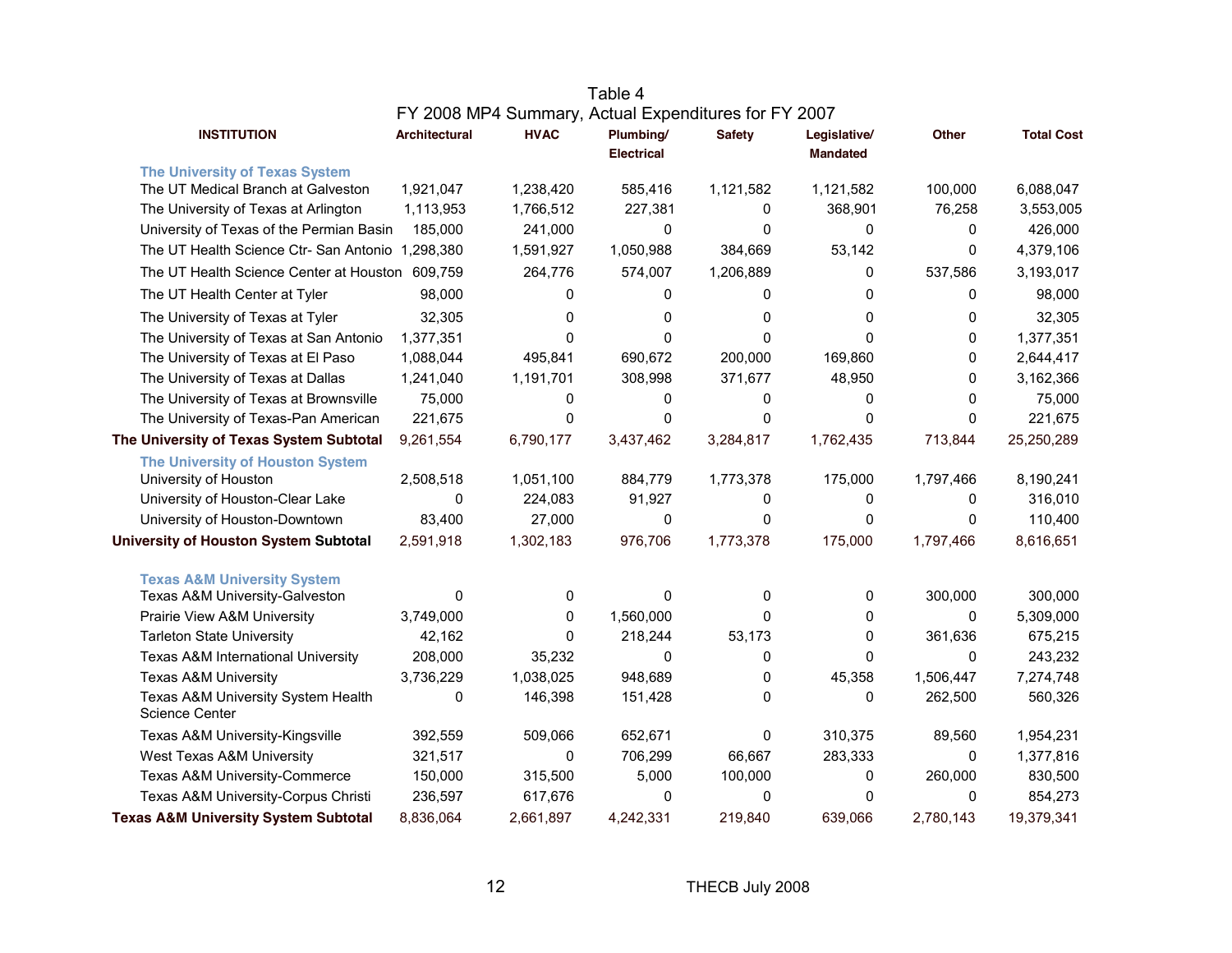|                                                                |                      | FY 2008 MP4 Summary, Actual Expenditures for FY 2007 |                                |               |                                 |           |                   |
|----------------------------------------------------------------|----------------------|------------------------------------------------------|--------------------------------|---------------|---------------------------------|-----------|-------------------|
| <b>INSTITUTION</b>                                             | <b>Architectural</b> | <b>HVAC</b>                                          | Plumbing/<br><b>Electrical</b> | <b>Safety</b> | Legislative/<br><b>Mandated</b> | Other     | <b>Total Cost</b> |
| <b>Texas Tech University System</b>                            |                      |                                                      |                                |               |                                 |           |                   |
| Angelo State University                                        | 55,450               | 4,418,028                                            | 2,316,304                      | 0             | 97,490                          | 192,218   | 7,079,490         |
| <b>Texas Tech University</b>                                   | 2,080,500            | 530,000                                              | 132,500                        | 171,006       | 484,551                         | $\Omega$  | 3,398,557         |
| Texas Tech University Health Sciences<br>Center                | 1,646,252            | 37,975                                               | 228,714                        | 0             | 92,903                          | 71,760    | 2,077,604         |
| <b>Texas Tech University System Subtotal</b>                   | 3,782,202            | 4,986,003                                            | 2,677,518                      | 171,006       | 674,944                         | 263,978   | 12,555,651        |
| The University of North Texas System-                          |                      |                                                      |                                |               |                                 |           |                   |
| University of North Texas                                      | 980,833              | 1,804,623                                            | 1,087,503                      | 319,165       | 126,075                         | 334,178   | 4,652,377         |
| <b>University of North Texas System Subtotal</b>               | 980,833              | 1,804,623                                            | 1,087,503                      | 319,165       | 126,075                         | 334,178   | 4,652,377         |
| <b>The Texas State University System</b>                       |                      |                                                      |                                |               |                                 |           |                   |
| <b>Lamar University</b>                                        | 666,810              | 0                                                    | 196,174                        | 0             | 0                               | 0         | 862,984           |
| Texas State University-San Marcos                              | 1,157,771            | 0                                                    | 217,095                        | 237,270       | 0                               | $\Omega$  | 1,612,136         |
| Sam Houston State University                                   | 48,960               | 848,000                                              | 0                              | 0             | 0                               | 12,447    | 909,407           |
| Lamar State College-Port Arthur                                | 57,775               | 18,980                                               | 0                              | 0             | 0                               | 0         | 76,755            |
| Lamar Institute of Technology                                  | 25,000               | 24,000                                               | 0                              | 52,296        | 5,000                           | 201,100   | 307,396           |
| Sul Ross State University                                      | 0                    | 0                                                    | $\Omega$                       | $\Omega$      | 0                               | 40,000    | 40,000            |
| The Texas State University System<br><b>Subtotal</b>           | 1,956,316            | 890,980                                              | 413,269                        | 289,566       | 5,000                           | 253,547   | 3,808,678         |
| <b>Texas State Technical College System</b>                    |                      |                                                      |                                |               |                                 |           |                   |
| Texas State Technical College-Harlingen                        | 0                    | 1,465,500                                            | 9,182                          | 0             | 0                               | 0         | 1,474,682         |
| <b>Texas State Technical College-Marshall</b>                  | 0                    | 0                                                    | 0                              | 560           | 0                               | 79,900    | 80,460            |
| Texas State Technical College-Waco                             | 0                    | 35,720                                               | 0                              | $\Omega$      | 0                               | 8,500     | 44,220            |
| Texas State Technical College-West Texas 103,000               |                      | 96,000                                               | 8,000                          | 20,000        | 0                               | 52,000    | 279,000           |
| <b>Texas State Technical College System</b><br><b>Subtotal</b> | 103,000              | 1,597,220                                            | 17,182                         | 20,560        | 0                               | 140,400   | 1,878,362         |
| <b>Texas Woman's University</b>                                | 199,218              | 0                                                    | 54,859                         | 150,643       | 410,400                         | 0         | 815,120           |
| Midwestern State University                                    | 10,181               | 36,525                                               | 36,226                         | 26,369        | 25,226                          | 0         | 134,527           |
| Stephen F. Austin State University                             | 4,134                | 49,660                                               | 937                            | 56,001        | 0                               | 0         | 110,732           |
| <b>Texas Southern University</b>                               | 2,475,105            | 1,297,677                                            | 1,115,097                      | 119,637       | 188,431                         | 655,277   | 5,851,224         |
| <b>Grand Total</b>                                             | 30,200,525           | 21,416,945                                           | 14,059,090                     | 6,430,982     | 4,006,577                       | 6,938,833 | 83,052,952        |

Table 4